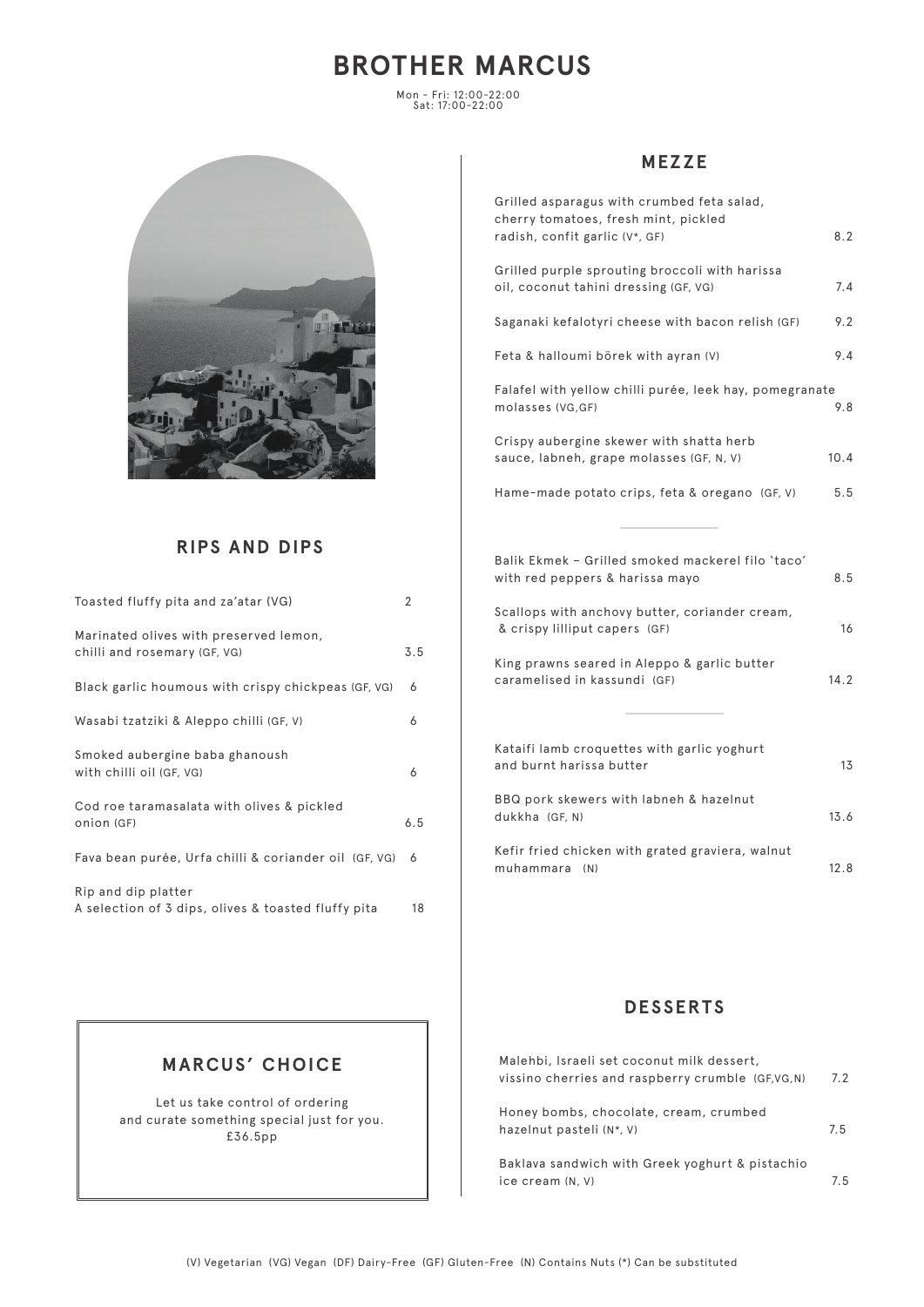# **BROTHER MARCUS**

Mon - Fri: 12:00-17:00

## **All Day Dining, Modern Eastern Mediterrane**an.

## **BRUNCH CLASSICS**

| <b>HARISSA EGGS (DF, V)</b><br>British rainbow chard, avocado and poached eggs<br>on toasted organic sourdough, drizzled with harissa oil<br>ADD BACON 3 MERGUEZ SAUSAGE 4     | 11.4 |
|--------------------------------------------------------------------------------------------------------------------------------------------------------------------------------|------|
| <b>SWEET POTATO FRITTERS (V, GF)</b><br>Sweet potato, courgette and feta fritters, avocado,<br>crispy kale, turmeric yoghurt & a poached egg<br>ADD: BACON 3 MERGUEZ SAUSAGE 4 | 13.2 |
| <b>SMOKEY SHAKSHUKA (V)</b><br>Two poached eggs in a pepper and tomato sauce<br>topped with labneh, zhoug & feta with a side of                                                | 12.5 |

## **RIPS AND DIPS**

toasted fluffy pita

ADD: BACON 3 MERGUEZ SAUSAGE 4

| Toasted fluffy pita and za'atar (VG)                                       | 2   |
|----------------------------------------------------------------------------|-----|
| Marinated olives with preserved lemon,<br>chilli and rosemary (GF, VG)     | 3.5 |
| Black garlic houmous with crispy chickpeas (GF, VG)                        | 6   |
| Wasabi tzatziki & Aleppo chilli (GF, V)                                    | 6   |
| Smoked aubergine baba ghanoush<br>with chilli oil (GF, VG)                 | 6   |
| Cod roe taramasalata with olives & pickled<br>onion (GF)                   | 6.5 |
| Fava bean purée, Urfa chilli & coriander oil (GF, VG)                      | 6   |
| Rip and dip platter<br>A selection of 3 dips, olives & toasted fluffy pita | 18  |

## **MEZZE**

| Grilled asparagus with crumbed feta salad,<br>cherry tomatoes, fresh mint, pickled      |      |
|-----------------------------------------------------------------------------------------|------|
| radish, confit garlic (V*, GF)                                                          | 8.2  |
| Grilled purple sprouting broccoli with harissa<br>oil, coconut tahini dressing (GF, VG) | 7.4  |
| Saganaki kefalotyri cheese with bacon relish (GF)                                       | 9.2  |
| Feta & halloumi börek with ayran (V)                                                    | 9.4  |
| Falafel with yellow chilli purée, leek hay, pomegranate<br>molasses (VG,GF)             | 9.8  |
| Crispy aubergine skewer with shatta herb<br>sauce, labneh, grape molasses (GF, N, V)    | 10.4 |
| Hame-made potato crips, feta & oregano (GF, V)                                          | 5.5  |
|                                                                                         |      |
| Balik Ekmek - Grilled smoked mackerel filo 'taco'<br>with red peppers & harissa mayo    | 8.5  |
| Scallops with anchovy butter, coriander cream,<br>& crispy lilliput capers (GF)         | 16   |
| King prawns seared in Aleppo & garlic butter<br>caramelised in kassundi (GF)            | 14.2 |
|                                                                                         |      |
| Kataifi lamb croquettes with garlic yoghurt<br>and burnt harissa butter                 | 13   |
| BBQ pork skewers with labneh & hazelnut<br>dukkha (GF, N)                               | 13.6 |
| Kefir fried chicken with grated graviera, walnut<br>muhammara (N)                       | 12.8 |

### **DESSERTS**

| Malehbi, Israeli set coconut milk dessert,                          |     |
|---------------------------------------------------------------------|-----|
| vissino cherries and raspberry crumble (DF, VG, N)                  | 7.2 |
| Honey bombs, chocolate, cream, crumbed<br>hazelnut pasteli (N*, V)  | 7.5 |
| Baklava sandwich with Greek yoghurt & pistachio<br>ice cream (N, V) | 7.5 |

## **MARCUS' CHOICE**

Let us take control of ordering and curate something special just for you. £36.5pp